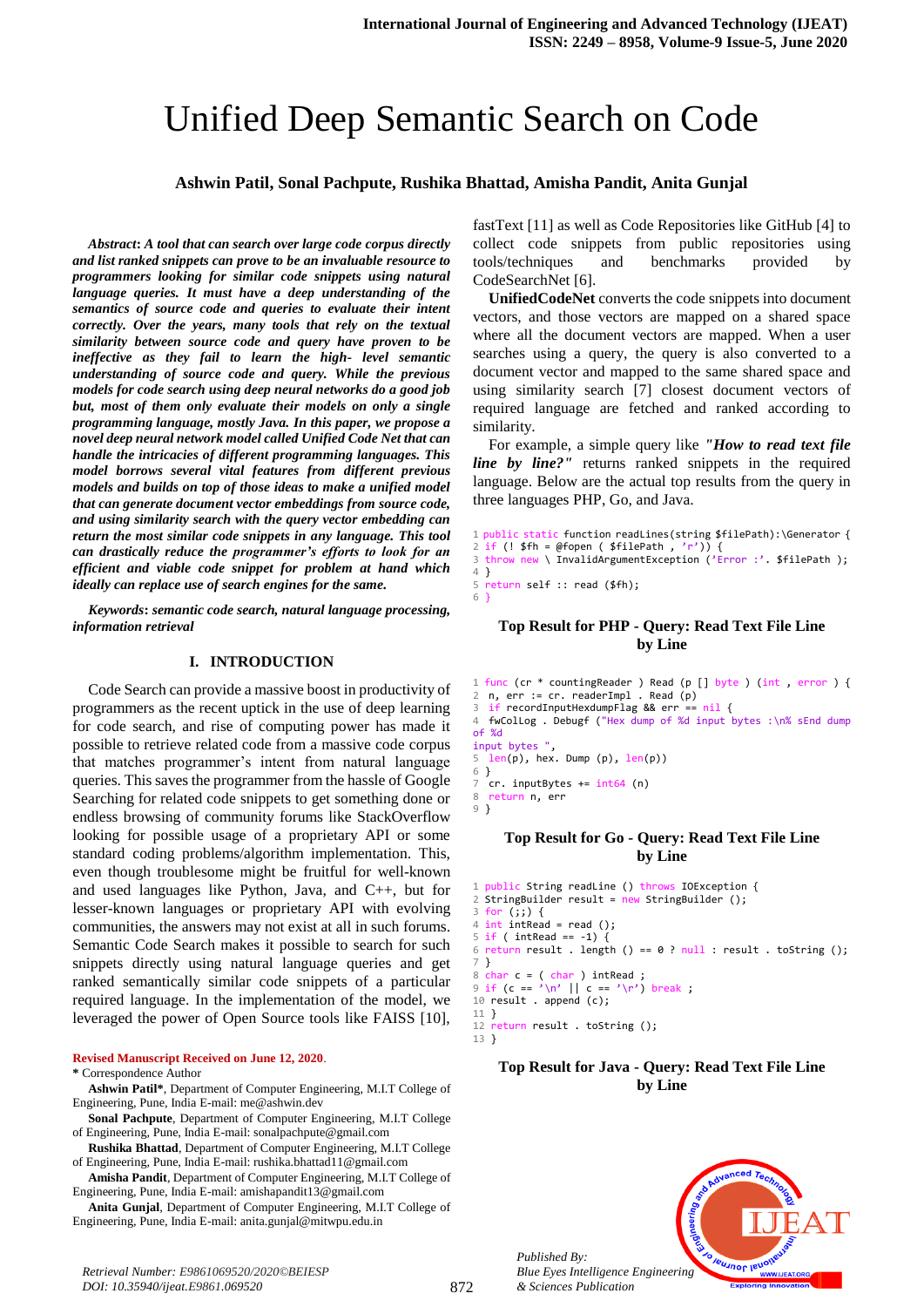In the above examples, the document vectors and query vector are semantically similar and are mapped closely, which means that the model has a high-level understanding of what the function does and similarly what the query intends to find.

### **II. DATASET**

For creating a dataset for our supervised learning model, we lever- aged the power of Open Source GitHub repositories. Source Code is fetched from GitHub using the tools and techniques specified in CodeSearchNet. The corpus we created contains about 6 million functions from open-source code spanning six programming languages (Go, Java, JavaScript, PHP, Python, and Ruby). More than 2 million functions in the dataset contain that description of the function in natural language, which is present in the source code in the form of comments or docstrings.Themain reason for choosing this dataset for our model training is the scope of expanding the dataset with relative ease and still get the same quality of data as the current one. As our model is a supervised one, it will only perform better with a larger training set. However, we believe that for proof of concept, the current dataset will suffice.

### **A. Preprocessing**

CodeSearchNet uses TreeSitter - GitHub's universal parser to ex- tract pairs of functions and docstring. The parser focuses on extracting code and descriptions pairs from the source code if the description does not exist the description is scrapped from documentation of the software if one exists. For tokenization, Firstly, all the special characters are removed from the function as they are unnecessary and cannot be used for creating document embeddings of the code. Secondly, the tokens are broken into individual tokens from their representation in camelCase,whichwould be broken into [camel, case] or snake\_case, which would split into [snake, case]. Also, during this, the tokens are converted to lowercase. Further, all the duplicate tokens are removed. In case of functions that are part of a class, the class name is also tokenized and added to the list of tokens as it helps in providing context to the function.

### **B. Filtering**

To maintain the quality of the dataset, some filtering techniques are employed as duplicate code has adverse effects in the machine learning model of code [1]. As open-source codes are full of duplicates, whetherit be the case of copy-pasting or multiple versions of auto-generated code. Further, functions like constructors, destructors, getters, setters, or inbuilt functions are not included. Moreover, functions with short/poor descriptions are also not included as they are not informative.

### **C. Limitations**

Even though this dataset is better than what the community has tried to conjure up over the years, it does have some shortcomings. Unsurprisingly, the scrapped

dataset is quite noisy. Firstly, the description is fundamentally different from search queries as they are written by the same person mostly at the time of writing the code itself. It uses the same vocabulary as the code itself. Secondly, the description might not closely resemble the gist of the function to its entirety or might be an outdated description for the function even though the code is scrapped from popular and well-known repositories. Finally, the quality of the code can be sub-par at times, which would mean that there can be a faster and better implementation elsewhere. It might also be full of bad coding practices or antipatterns.

### **III. MODEL**

Each entry in the dataset has a function snippet along with its description in natural language. It tokenizes and creates word embeddings of both the function and its description and the model trains such that the document embeddings of both the code and description are as same as possible. Our model uses bidirectional LSTM's to capture the context of the function and description. The dissimilarity between those two document vectors is the loss, and the model fits to minimize the loss.





### **A. Input**

All the tokens in the function are given sequentially to the input as the sequence in which the tokens appear in the list has semantic information. This what helps differentiate between functions with similar tokens, for example, the function names "convertStringToInt" and "convertIntToString" although having exact same tokens have different semantic contexts.

### **B. Word Embeddings**

As the source code is broken up into snippets with the granularity of a function and further tokenized in the process specified above each of the tokens of the function converted to word embeddings using a Word2Vec model, called fastText [11] which uses a continuous skip-gram model with a window size of 5, which means the words in a sentence within a distance of 5 words are considered neighbors. Generated word embeddings are of 500 dimensions, which captures the full intent of each vocabulary. The word embeddings can be of higher dimensions, but embeddings of

size 500 are optimized for both accuracy and speed.

*& Sciences Publication* 

*Published By:*

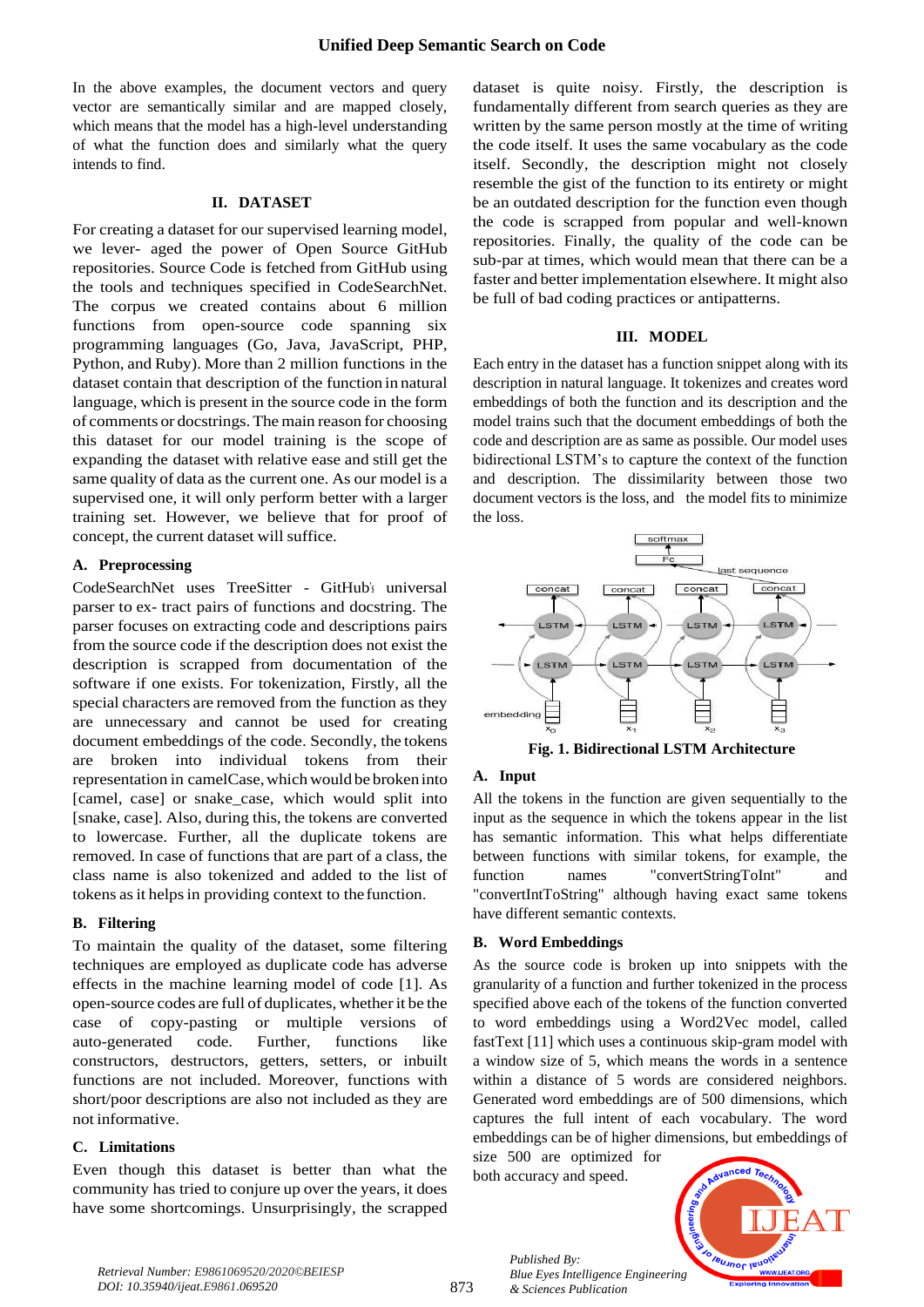### **C. Encoder**

We used a bidirectional LSTM cell, specifically GRU cells to summarize the input sequence. Our model contains 3 hidden layers with 256 hidden units in each direction. The optimized used is Adam Optimizer, with a mini-batch size of 128. The model was trained for 100 epochs lasting over 12 hours on Nvidia RTX 2060, having compute capability of 7.5.



**Fig. 2. Unified Neural Network Model for Document Embeddings**

### **D. Pooling**

Max Pooling is used to combine the word embeddings into a sequence embedding to get a final document embedding to be mapped into the shared vector space for similarity search.

#### **E. Similarity Search**

When the user submits a query, the query is also converted to a document vector using the encoder, and then using Cosine Similarity k-nearest neighbors of the vector embedding is found for any particular programming language and returned to the user in descending order with code snippet with higher similarity values ranked higher.

$$
\cos(c, d) = \frac{c^T d}{|c||d|}
$$

We used FAISS [10], an open-source implementation of the similarity search which leverages GPU and is the fastest k-selection algorithm being 8.5x faster than any other implementation. FAISS helps in drastically reducing the training as well as search time for the queries as our dataset is enormous. higher similarity values ranked higher.

#### **IV. RESULTS**

### **A. Evaluation Metric**

**Mean Reciprocal Rank (MRR)** is a rank-aware evaluation metric; it is a measure of where does the first relevant item lies in a ranked list. MRR is easy to compute and evaluate and puts a high focus on ranking the best result at the top of the list. It is a go-to metric to evaluate navigational or factual ranked lists. The metric, however, does has a downside; it only evaluates the first relevant recommendation in the list and does not consider other results. Mathematically, it is the sum of the multiplicative inverse of rank of the most relevant result of the i-th query.

$$
MRR = \frac{1}{|Q|} \sum_{i=1}^{|Q|} \frac{1}{\text{rank}_i}
$$

**Normalized Discounted Cumulative Gain (NDCG)** is a qualitative ranking measure. Both MRR and NDCG values ranking relevant results top of the ranked list. However, NDGC quantifies the fact that some results are more important than others. NDCG can measure the usefulness and gain of the result accumulated over all the results with low ranked results having discounted gains. Simply put, highly relevant items must be ranked before medium relevant items and non-relevant items at last. It is often used to measure the effectiveness of web search engine ranking algorithms and such related query-based applications. To calculate NDCG, Discounted Cumulative Gain (DCG) is divided by the Ideal Discounted Cumulative Gain(IDCG) of the query. This is done to have an accurate evaluation of the ranking algorithm over a set of queries as this can't be consistently achieved using DCG alone, NDCG is used. The mathematical formula for this metric is as follows:

$$
DCG_p = \sum_{i=1}^{p} \frac{2^{rel_{i-1}}}{\log_2(i+1)}
$$

$$
IDCG_p = \sum_{i=1}^{|REL_p|} \frac{2^{rel_{i-1}}}{\log_2(i+1)}
$$

$$
nDCG_p = \frac{DCG_p}{IDCG_p}
$$

## **B. Evaluation Method**

The evaluation method comprises of 100 search queries with human ranked relevant code snippets and NDCG scores are calculated using the predicted ranked snippets vs. the ideally ranked snippets. This method is not perfect and might not correlate to the actual task of code search, but this method has been widely used as a proxy for training and evaluating similar models.

Given below are the NDCG and MRR Results from the trained model on various languages and mean NDCG and MRR values of the model in its entirety.

**Table I: Measure of Search Relevance using Normalized Discounted Cumulative Gain (NDCG) and Mean Reciprocal Rank (MRR)**

| 1001p1 0061 1061111 (1711010) |             |            |
|-------------------------------|-------------|------------|
| Language                      | <b>NDCG</b> | <b>MMR</b> |
| Python                        | 0.2578      | 0.6673     |
| <b>PHP</b>                    | 0.2925      | 0.5712     |
| Java                          | 0.3159      | 0.6082     |



*Retrieval Number: E9861069520/2020©BEIESP DOI: 10.35940/ijeat.E9861.069520*

*Published By:*

*& Sciences Publication*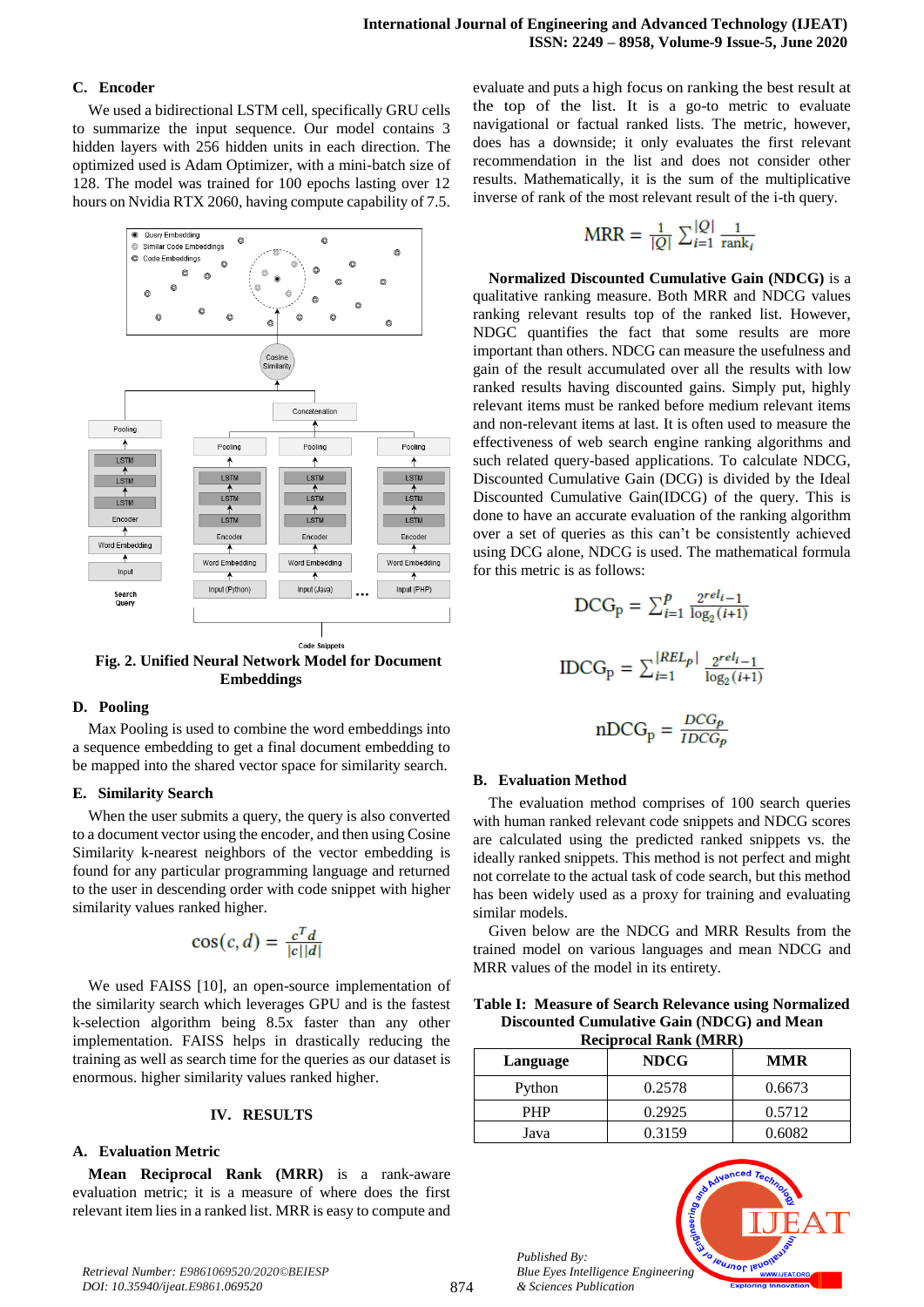| Ruby       | 0.4612 | 0.7336 |
|------------|--------|--------|
| JavaScript | 0.2235 | 0.4704 |
| Go         | 0.2407 | 0.6985 |
| Mean       | 0.2925 | 0.6248 |



**Fig. 3. NDCG vs MRR for all languages**

### **V. THREATS TO VALIDITY**

Even though our model is significantly better than statistical models that rely on textual similarity and many of the simplistic deep neural network embedding models; however, our model is far from perfect. We cannot stress this enough, but understanding the context and intent of any code snippet is challenging, and there exists no perfect way to extract this information from the source code. Our model doing these embeddings on multiple languages is the step in the right direction, but there exist some threats to the validity of our results, which we will discuss below.

Our model being a supervised learning model is hugely dependent on quality and quantity of data, and with noisy data or code with bad coding practices, the model will not be able to perform document embeddings with expected accuracy. In some cases, it was observed that the most relevant code snippet is ranked bellow some other non-relevant code snippets due to the code being semantically similar but not contextually similar.

For the queries to return relevant results, the intended code snippet must exist in our code corpus. If not, then all the queries will return is similar code snippets, which will be of no exact use to the user. So for the model to perform as expected, it must be trained on a huge amount of good quality data to achieve its core function.

#### **VI. RELATED WORK**

Deep Code Search [5] uses a neural network called CODEnn (Code Description Embedding Neural Network) to embed code snippets in high-dimensional vector space. DeepCS breaks the inputs the code snippet in three ways Method Name, Tokens, and API Sequences are used as input. DeepCS is only trained and evaluated on Java/Android codebase. It uses bi-directional Recurrent Neural Network (RNN) for document embeddings. The predictions are evaluated against Lucene [2] and CodeHow [9] predictions for the same dataset.

Neural Code Search [12] used Word2Vec to create word embeddings and using term frequency-inverse document frequency (TFIDF) method to calculate the weighted average of all the tokens in the code snippet to get document embedding and using these vectors to find similar code snippets to a query. Dataset [8] used is Android-related codes from GitHub and StackOverflow's answers to Android related questions for evaluation.

UNIF (Embedding Unification) [3] is a minimal extension to NCS, which provides an attention-based weighing scheme to improve the accuracy of unsupervised NCS method. Dataset used is a combination of CODEnn and NCS datasets. This research shows that even a simple solution can outperform complex models like CODEnn. Like the other related works, this also trains and evaluates only Java codebase.

#### **VII. CONCLUSION**

Our novel deep neural network model (UnifiedCodeNet) built using state of the art systems and techniques proves efficient in finding semantically similar code snippets from open-source code across six programming languages with a high level of accuracy and relevance. The effectiveness of the model across language differs understandably due to the difference in the quality of source-code and difference in coding practices. Python embedding model being the most efficient and Go embedding model being the least efficient model for the set of queries we used. This is not an exact indicator of the accuracy of the model as it is possible that there exists no exactly semantically similar code snippet for a particular set of the query in the evaluation set, which would skew the results significantly. Also, given a different set of evaluation queries, it is possible that the accuracy of models may vary depending on the queries. Our model is significantly better in ranking snippets in some areas; there exist areas of improvement like the model would perform significantly better on a uniform and larger dataset than the one we used. This dataset is huge; we were only able to train for 100 epoch; with more resources, the model is sure to perform significantly better.

In the future, we will try to investigate on tree-LSTM model for token embeddings to get a better semantic representation of the code snippets as well as the query. This method can be by far the best method for semantic search, but this will require further study.

#### **REFERENCES**

- 1. Miltiadis Allamanis. 2018. The Adverse Effects of Code Duplication in Machine Learning Models of Code. arXiv:1812.06469 [cs.SE]
- 2. Apache. 2020. Lucene. https://lucene.apache.org/
- 3. Jose Cambronero, Hongyu Li, Seohyun Kim, Koushik Sen, and Satish Chandra. 2019. When Deep Learning Met Code Search. arXiv:1905.03813 [cs.SE]
- 4. GitHub. [n.d.]. https://github.com/

*Published By:*

*& Sciences Publication* 

5. Xiaodong Gu, Hongyu Zhang, and Sunghun Kim. 2018. Deep Code Search. In Proceedings of the 40th International Conference on Software Engineering (Gothenburg, Sweden) (ICSE '18). Association for Computing Machinery, New York, NY, USA, 933–944. <https://doi.org/10.1145/3180155.3180167>



*Retrieval Number: E9861069520/2020©BEIESP DOI: 10.35940/ijeat.E9861.069520*